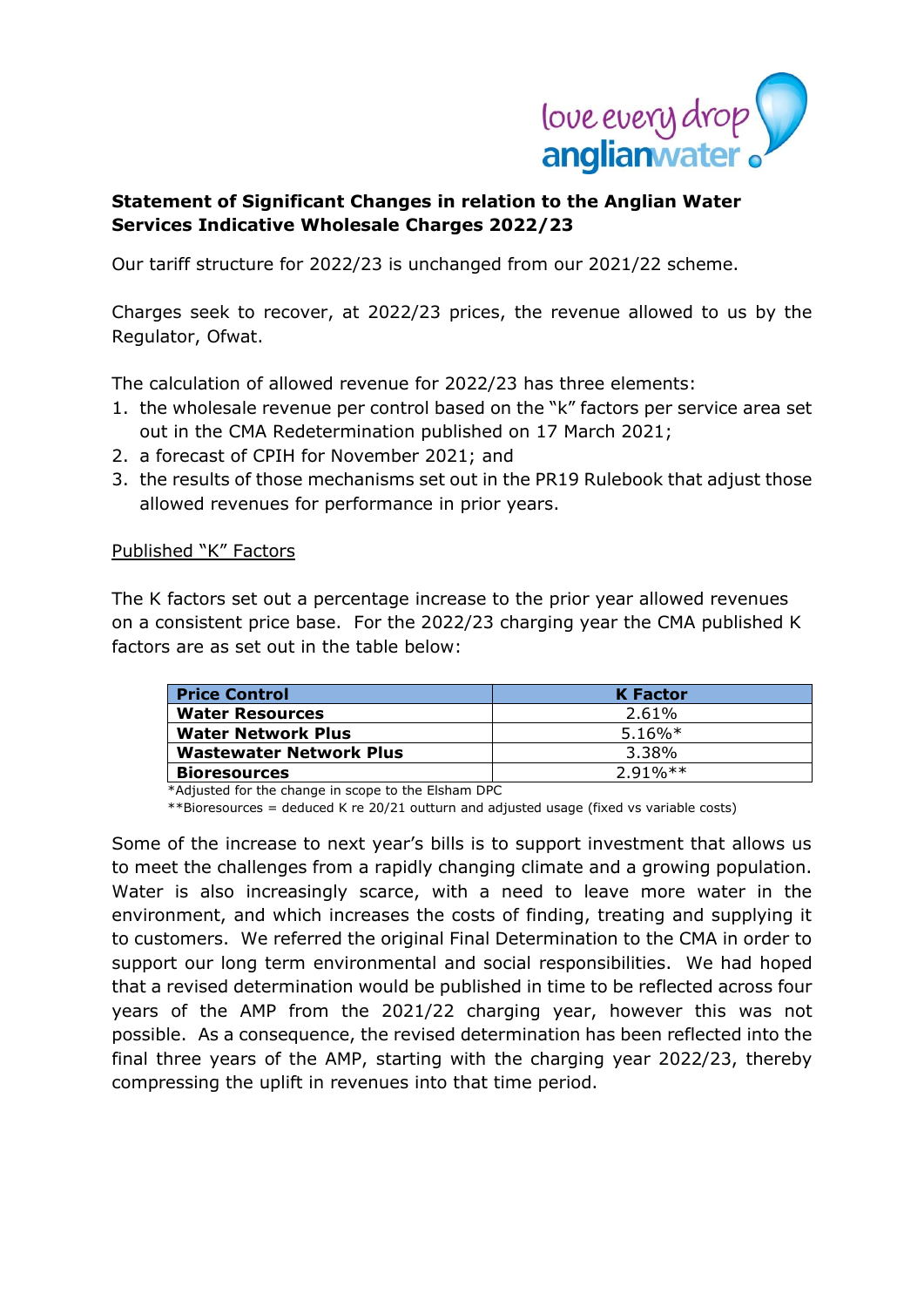# CPIH

Alongside other industries we are experiencing upward cost pressures and it is important that we can recover these costs in order to maintain delivery of our service obligations to our customers.

It is predicted that this year inflation will be higher than in recent years. We have based November CPIH on the latest consensus forecast as of 6 October, using a figure of 3.6%.

### PR19 Rulebook

Application of the PR19 Rulebook mechanisms results in two types of adjustment: the first for under or over recovery of allowed wholesale revenue in the 2020/21 charging year under the RFI mechanism; and the second for under or over performance of the outcome performance commitments set out in the Final Determination at PR19. For the 2022/23 charging year the resulting adjustments (in 2022/23 prices, £m) per revenue control are set out in the following table:

| <b>Price Control</b>      | <b>RFI Adjustment</b> | <b>Outcome Performance</b> |
|---------------------------|-----------------------|----------------------------|
| <b>Water Resources</b>    | $\left(11.0\right)$   | 0.6                        |
| <b>Water Network Plus</b> | 0.2                   | 3.0                        |
| <b>Wastewater Network</b> | 8.0                   | 8.8                        |
| <b>Plus</b>               |                       |                            |
| <b>Bioresources</b>       | 3.1                   |                            |

The RFI adjustments reflect under/over recovery in allowed wholesale revenues on a "single till" basis across main charges and revenue from developers (called Grants & Contributions). The 2020/21 over recovery on wholesale water revenue reflects the higher household usage due to the Covid-19 "lock-down"; the underrecovery on wastewater revenue reflects lower recovery of Grants & Contributions revenue than forecast, principally due to the disruption caused by Covid-19 to the housing market.

The outcome performance payments reflect the net position of under/over performance for the outcome performance commitments, as set out in tables 3A and 3B of our Annual Performance Report 2020/21.

## Bill incidence effects

As a consequence of the calculation of allowed revenue, and our current forecast of customer numbers and demand, we expect all customer classes to experience bill increases that exceed five per cent, based on a constant level of usage.

Wholesale charges settled in the non-household retail market will therefore increase.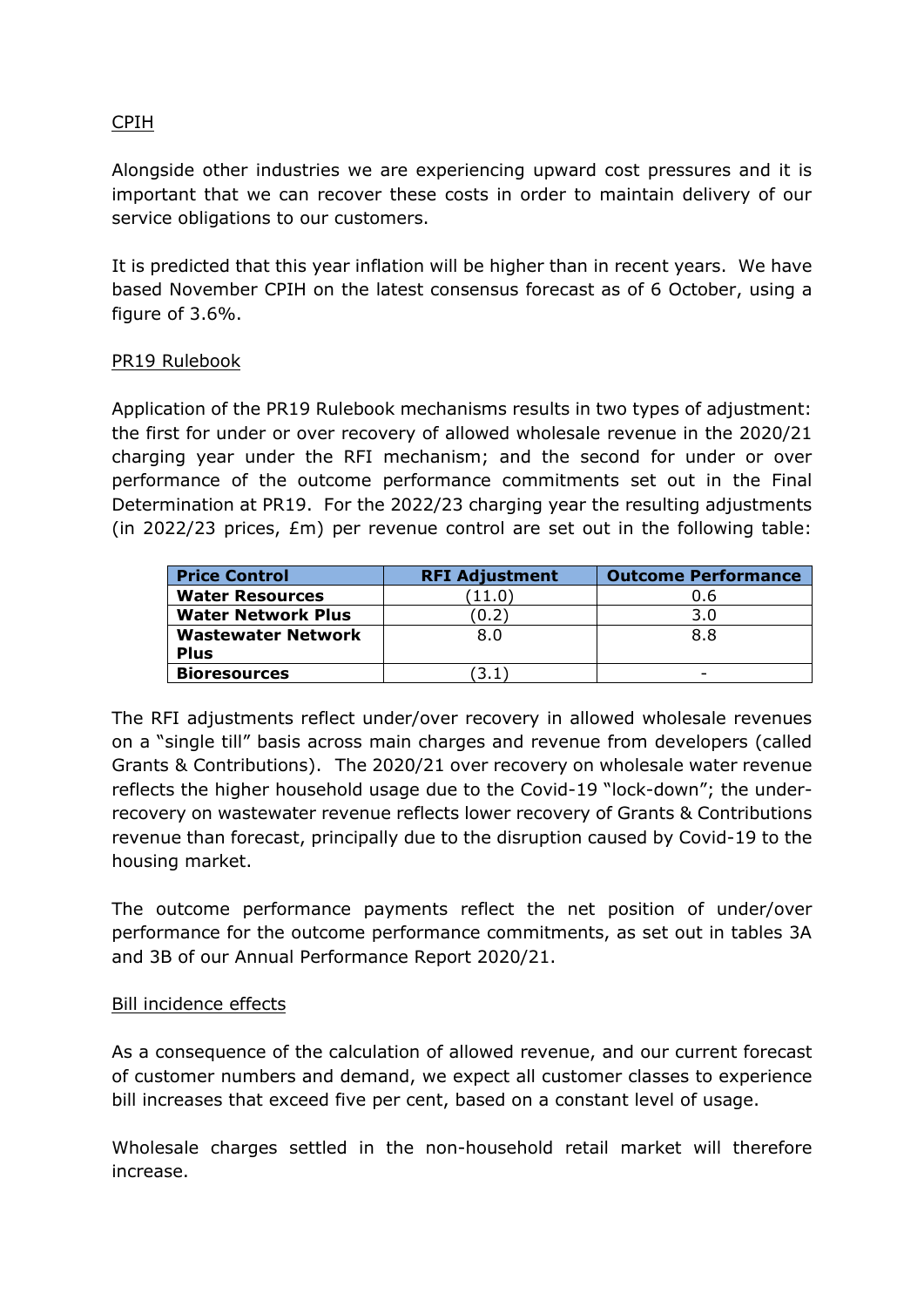We will actively seek to engage and support Retailers to help them manage these bill impacts. We have maintained a dialogue with Retailers throughout the CMA Redetermination process to inform them as to potential bill impacts, particularly in the event that the redetermination was reflected in three rather than four charging years. We have ongoing account management meetings with all retailers on a one to one basis and will provide assistance for them to understand how bill incidence effects for the charging year will impact across different service combinations by tariff.

Typical bill incidence effects are as set out in the tables below:

100,000 m3 pa <br>
500,000 m3 pa <br>  $f = 501,992$   $f = 318,933$   $f = 66,267$  5.6%

1,000,000 m3 pa £600,884 £634,766 5.6%

500,000 m3 pa

|                                     |                           |                 | <b>WATER</b>               |                               |          | <b>SEWERAGE</b> |                | <b>TOTAL WITH SWD</b> |          |             |  |  |
|-------------------------------------|---------------------------|-----------------|----------------------------|-------------------------------|----------|-----------------|----------------|-----------------------|----------|-------------|--|--|
| Line description                    |                           | 2021/22         | 2022/23                    | %<br>Change                   | 2021/22  | 2022/23         | $\%$<br>Change | 2021/22               | 2022/23  | %<br>Change |  |  |
|                                     |                           |                 |                            |                               |          |                 |                |                       |          |             |  |  |
|                                     |                           |                 |                            | <b>ANGLIAN - WHOLESALE</b>    |          |                 |                |                       |          |             |  |  |
| Measured - streamline green         |                           |                 |                            |                               |          |                 |                |                       |          |             |  |  |
|                                     | 75 m3 pa                  | £110            | £115                       | 4.7%                          | £167     | £179            | 7.3%           | £277                  | £294     | 6.3%        |  |  |
|                                     | 250 m3 pa                 | £351            | £368                       | 5.0%                          | £411     | £446            | 8.7%           | £761                  | £815     | 7.0%        |  |  |
|                                     | 350 m3 pa                 | £488            | £512                       | 5.0%                          | £550     | £599            | 8.9%           | £1,038                | £1,112   | 7.1%        |  |  |
| <b>Measured - streamline orange</b> |                           |                 |                            |                               |          |                 |                |                       |          |             |  |  |
|                                     | 500 m3 pa                 | £694            | £729                       | 5.0%                          | £776     | £845            | 8.9%           | £1,470                | £1,574   | 7.1%        |  |  |
|                                     | 1,500 m3 pa               | £1,966          | £2,064                     | 5.0%                          | £2,133   | £2,315          | 8.5%           | £4,099                | £4,379   | 6.8%        |  |  |
|                                     | 2,500 m3 pa               | £3,238          | £3,399                     | 5.0%                          | £3,491   | £3,786          | 8.4%           | £6,729                | £7,184   | 6.8%        |  |  |
| <b>Measured - streamline blue</b>   |                           |                 |                            |                               |          |                 |                |                       |          |             |  |  |
|                                     | 5,000 m3 pa               | £6,417          | £6,736                     | 5.0%                          | £6,963   | £7,543          | 8.3%           | £13,380               | £14,279  | 6.7%        |  |  |
|                                     | 7,500 m3 pa               | £9,425          | £9,899                     | 5.0%                          | £10,270  | £11,140         | 8.5%           | £19,695               | £21,039  | 6.8%        |  |  |
|                                     | 10,000 m3 pa              | £12,433         | £13,062                    | 5.1%                          | £13,576  | £14,738         | 8.6%           | £26,009               | £27,800  | 6.9%        |  |  |
| <b>Measured - profile</b>           |                           |                 | 3.00 peak to average ratio |                               |          |                 |                |                       |          |             |  |  |
|                                     | 10,000 m3 pa              | £15,164         | £15,937                    | 5.1%                          |          |                 |                |                       |          |             |  |  |
|                                     | 15,000 m3 pa              | £22,540         | £23,681                    | 5.1%                          |          |                 |                |                       |          |             |  |  |
|                                     | 20,000 m3 pa              | £29,916         | £31,424                    | 5.0%                          |          |                 |                |                       |          |             |  |  |
| <b>Measured - profile plus</b>      |                           |                 | 1.90 peak to average ratio |                               |          |                 |                |                       |          |             |  |  |
|                                     | 25,000 m3 pa              | £32,108         | £33,084                    | 3.0%                          | £34,536  | £37,490         | 8.6%           | £66,644               | £70,574  | 5.9%        |  |  |
|                                     | 150,000 m3 pa             | £186,613        | £193,865                   | 3.9%                          | £194,365 | £210,504        | 8.3%           | £380,978              | £404,368 | 6.1%        |  |  |
|                                     | 250,000 m3 pa             | £310,218        | £322,489                   | 4.0%                          | £322,228 | £348,915        | 8.3%           | £632,445              | £671,403 | 6.2%        |  |  |
| Measured - profile interruptible    |                           |                 | 1.90 peak to average ratio |                               |          |                 |                |                       |          |             |  |  |
|                                     | 75,000 m3 pa              | £91,108         | £95,963                    | 5.3%                          |          |                 |                |                       |          |             |  |  |
|                                     | 250,000 m3 pa             | £294,770        | £311,502                   | 5.7%                          |          |                 |                |                       |          |             |  |  |
|                                     | 500,000 m3 pa             | £585,715        | £619,415                   | 5.8%                          |          |                 |                |                       |          |             |  |  |
| <b>Unmeasured</b>                   |                           |                 |                            |                               |          |                 |                |                       |          |             |  |  |
|                                     | £100 rv                   | £250            | £263                       | 5.1%                          | £270     | £292            | 8.2%           | £520                  | £555     | 6.7%        |  |  |
|                                     | £250 rv                   | £272            | £286                       | 5.1%                          | £293     | £316            | 7.9%           | £565                  | £602     | 6.5%        |  |  |
|                                     | £300 n                    | £280            | £294                       | 5.0%                          | £300     | £324            | 7.8%           | £580                  | £618     | 6.5%        |  |  |
|                                     |                           |                 |                            | <b>HARTLEPOOL - WHOLESALE</b> |          |                 |                |                       |          |             |  |  |
|                                     |                           |                 |                            |                               |          |                 |                |                       |          |             |  |  |
| <b>Measured - streamline</b>        |                           |                 |                            |                               |          |                 |                |                       |          |             |  |  |
|                                     | 75 m3 pa                  | £79             | £82                        | 3.9%                          |          |                 |                |                       |          |             |  |  |
|                                     | 500 m3 pa<br>25,000 m3 pa | £484<br>£23,857 | £505<br>£24,870            | 4.2%<br>4.2%                  |          |                 |                |                       |          |             |  |  |
|                                     |                           |                 |                            |                               |          |                 |                |                       |          |             |  |  |
| Measured - profile plus             |                           |                 | 1.4 peak to average ratio  |                               |          |                 |                |                       |          |             |  |  |

**Table 1: Non Household Wholesale Incidence Effects**